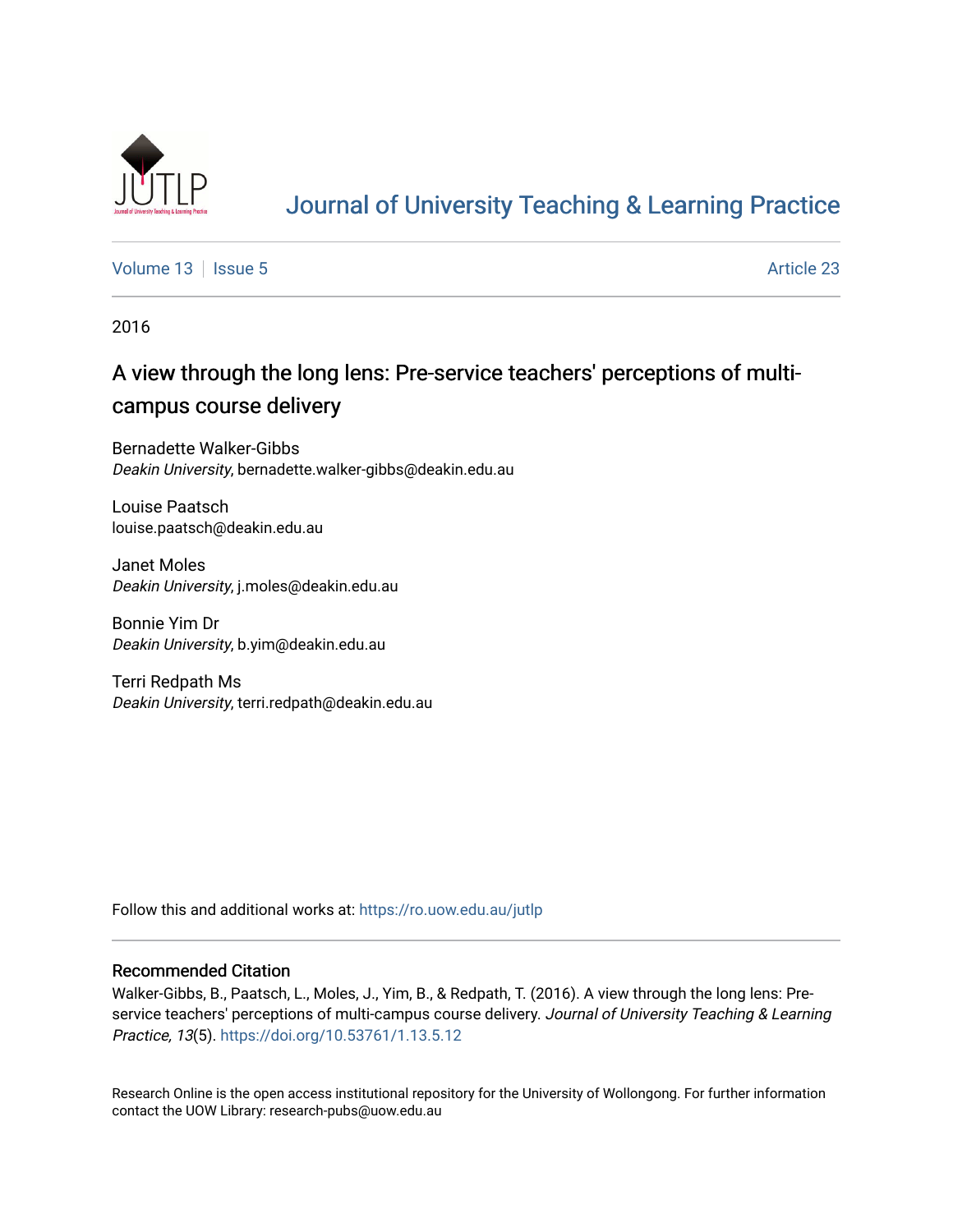### A view through the long lens: Pre-service teachers' perceptions of multi-campus course delivery

#### Abstract

This paper explores the results of a survey that was conducted with 277 pre-service teachers studying at two regional university campuses in Victoria, Australia in 2014. Data showed that participants expressed high level of satisfaction with the quality of their undergraduate courses in education including the flexible teaching and learning experiences. However, many reported experiencing frustration with accessing cloud-based learning materials and support services, including communication with lecturers. Challenges in accessing learning materials were mainly attributed to slow internet speed which increased the time taken to download resources. Access to support services and lecturers was made difficult because many key staff were located at the larger, urban campuses, thus sometimes causing delay in communication with them.

This study recommends that university faculties review the accessibility of services, facilities and resources for rural and remote students. Recommendations include greater attention to the presentation of online learning materials to ensure accessibility for all students, regardless of internet speed and location. Moreover, findings showed that by closer examination of the accessibility of services to reflect the reality and complexity of students' lives, universities could increase equity for rural and remote students.

#### Keywords

teacher education; off-campus study; rural and regional students; multi-campus teaching; cloud-based learning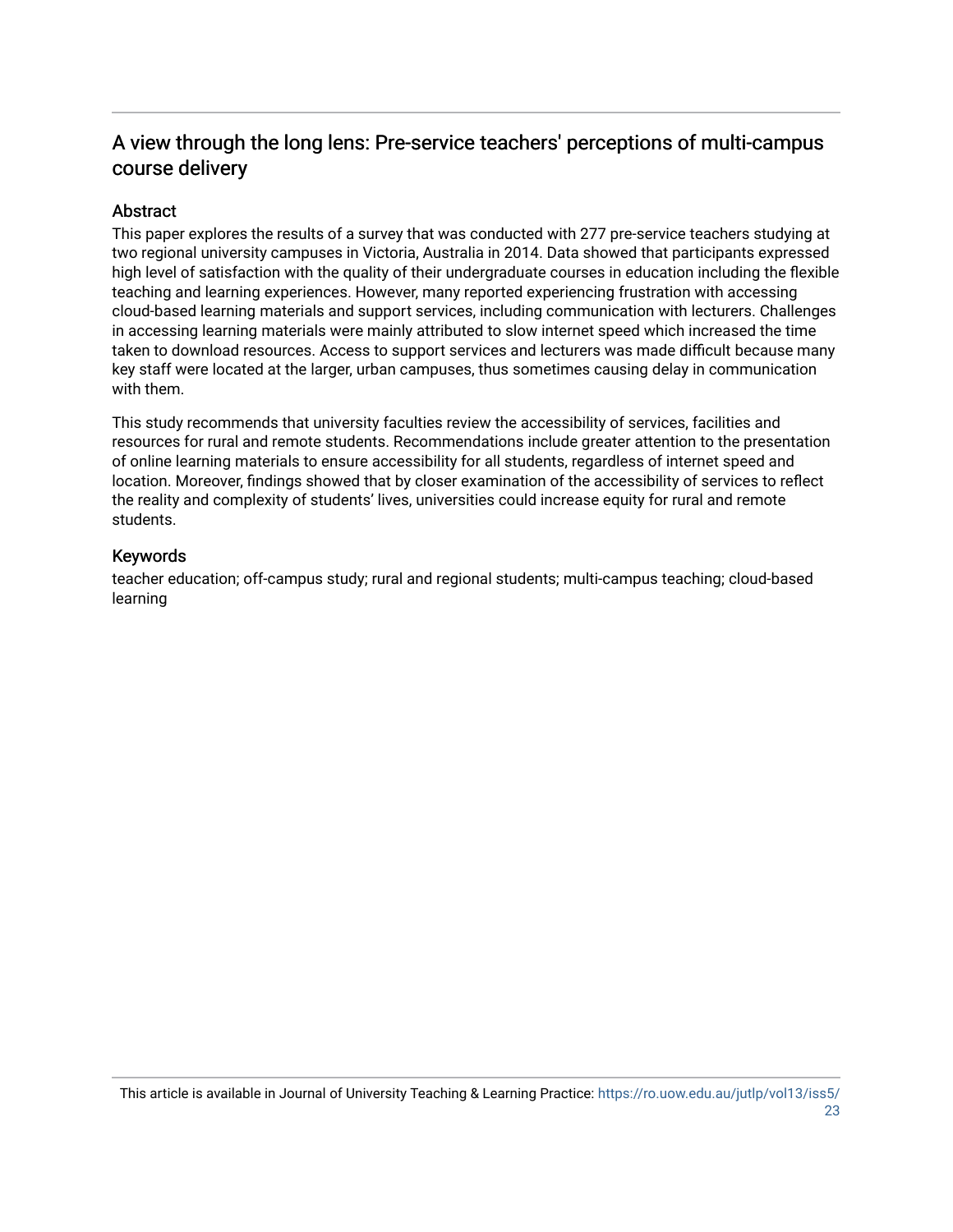

# [Journal of University Teaching & Learning Practice](https://ro.uow.edu.au/jutlp)

[Volume 13](https://ro.uow.edu.au/jutlp/vol13) | [Issue 5](https://ro.uow.edu.au/jutlp/vol13/iss5) Article 23

2016

## A view through the long lens: Pre-service teachers' perceptions of multicampus course delivery

Bernadette Walker-Gibbs A/Prof Deakin University, bernadette.walker-gibbs@deakin.edu.au

Louise Paatsch louise.paatsch@deakin.edu.au

Janet Moles Dr Deakin University, j.moles@deakin.edu.au

Bonnie Yim Dr Deakin University, b.yim@deakin.edu.au

Terri Redpath Ms Deakin University, terri.redpath@deakin.edu.au

Follow this and additional works at: [https://ro.uow.edu.au/jutlp](https://ro.uow.edu.au/jutlp?utm_source=ro.uow.edu.au%2Fjutlp%2Fvol13%2Fiss5%2F23&utm_medium=PDF&utm_campaign=PDFCoverPages) 

#### Recommended Citation

Walker-Gibbs, B., Paatsch, L., Moles, J., Yim, B., & Redpath, T. (2016). A view through the long lens: Preservice teachers' perceptions of multi-campus course delivery. Journal of University Teaching & Learning Practice, 13(5). https://ro.uow.edu.au/jutlp/vol13/iss5/23

Research Online is the open access institutional repository for the University of Wollongong. For further information contact the UOW Library: research-pubs@uow.edu.au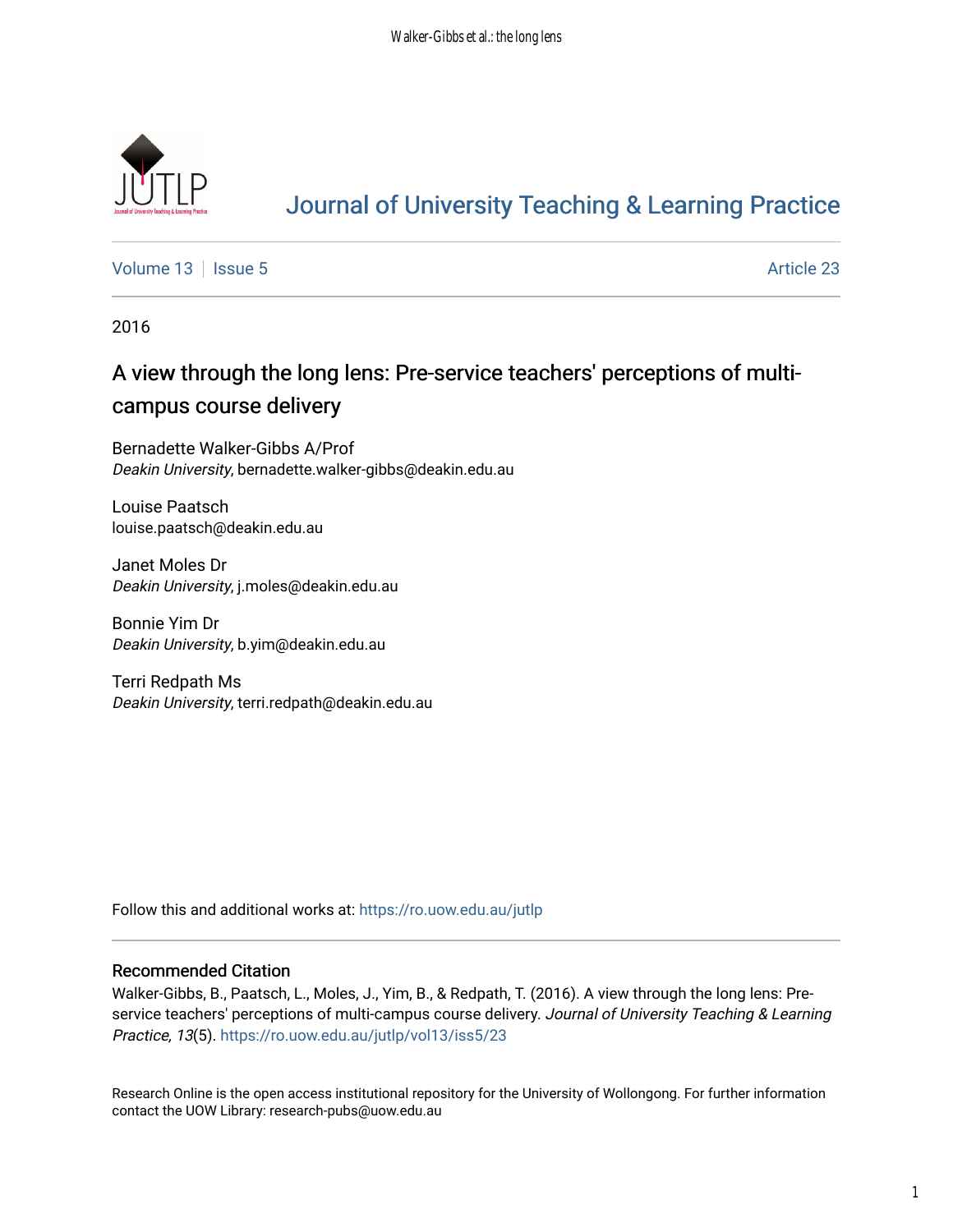### A view through the long lens: Pre-service teachers' perceptions of multi-campus course delivery

#### Abstract

This paper explores the results of a survey that was conducted with 277 pre-service teachers studying at two regional university campuses in Victoria, Australia in 2014. Data showed that participants expressed high level of satisfaction with the quality of their undergraduate courses in education including the flexible teaching and learning experiences. However, many reported experiencing frustration with accessing cloud-based learning materials and support services, including communication with lecturers. Challenges in accessing learning materials were mainly attributed to slow internet speed which increased the time taken to download resources. Access to support services and lecturers was made difficult because many key staff were located at the larger, urban campuses, thus sometimes causing delay in communication with them.

This study recommends that university faculties review the accessibility of services, facilities and resources for rural and remote students. Recommendations include greater attention to the presentation of online learning materials to ensure accessibility for all students, regardless of internet speed and location. Moreover, findings showed that by closer examination of the accessibility of services to reflect the reality and complexity of students' lives, universities could increase equity for rural and remote students.

#### Keywords

teacher education; off-campus study; rural and regional students; multi-campus teaching; cloud-based learning

This article is available in Journal of University Teaching & Learning Practice: [https://ro.uow.edu.au/jutlp/vol13/iss5/](https://ro.uow.edu.au/jutlp/vol13/iss5/23) [23](https://ro.uow.edu.au/jutlp/vol13/iss5/23)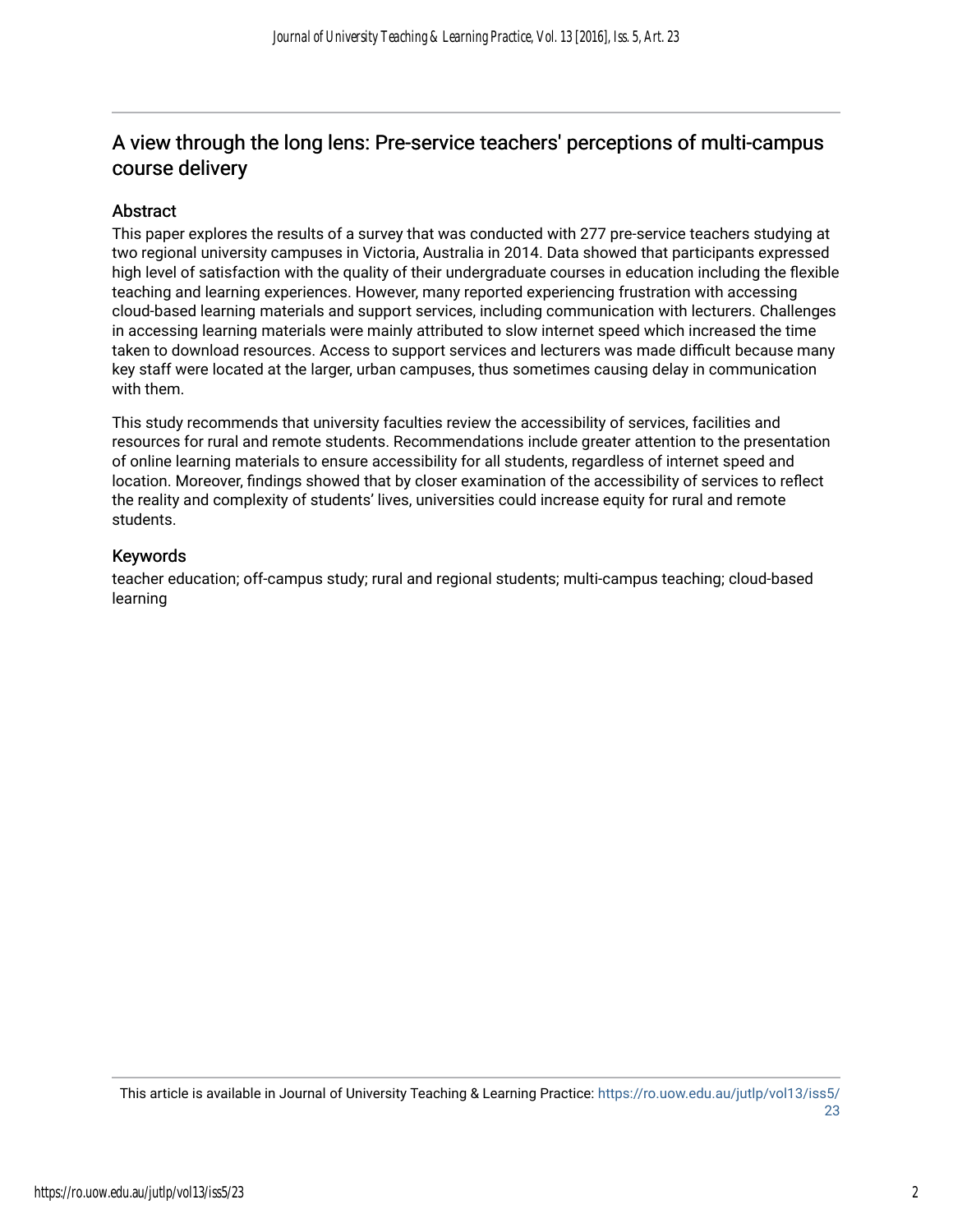#### **Introduction**

Most universities in Australia are committed to providing increasingly flexible and equitable study experiences. For example, Monash University's strategic plan (Monash University 2015) highlights excellence, inclusivity and international perspectives. Similarly, Deakin University's Strategic Plan (Deakin University 2015) focuses on globalisation, academic excellence and inclusivity in a digital world. The current project began as a consequence of imperatives from a university strategic plan that prioritises online and cloud-based, flexible learning for all students, and the coming together of academics from the regional sites to explore communication and collaboration across two campuses in one institution. Alongside the university's strategic plan are the challenges faced in ensuring rural and regional communities' access to resources and quality education in the face of an increased focus on metrocentric policy and agendas (Walker-Gibbs, Ludecke & Kline 2015).

The project aimed to investigate students' perceptions of the multi-campus delivery of two initial teacher-education courses in a university with two campuses in regional and rural Victoria, Australia. The university also has a large urban campus as well as many off-campus students enrolled in its courses. Specifically, the project focused on pre-service teachers' study experiences in early childhood education and primary education undergraduate teaching courses. The regional campuses have a large cohort of students who study in off-campus modes, and thus may have a different study experience from those studying on campus. Hence in this study, we aimed to identify students' perceptions of services, facilities and support.

Furco (2012) suggests that developing communities of learners are significant in managing students' learning outcomes, as they support students' identity. However, universities may experience challenging teaching and learning issues such as fragmentation, duplication, inconsistency and lack of equity in opportunities for students in certain designated groups (Sife, Lwoga & Sanga 2007). This has been reshaped by online educational technology, and ubiquitous access has enabled Australian universities to rethink how they deliver programs (Smith, Ling & Hill 2006). Such a paradigm and technological shift provides opportunities to meet the challenging demands of serving multiple campuses (Bock & Burgos-Mira 2010), especially those in regional areas.

This article will focus specifically on a study that investigated the perceptions of pre-service teachers studying at one university via off-campus modes of delivery from one regional and one rural campus in Victoria, Australia. The aim of this research was to identify the aspects of pre-service teachers' learning environments that students perceived as being successful, and factors that they found challenging to their learning. An analysis of the findings will be presented and the implications of these findings will be discussed.

#### **Background**

Gerlič (2009) posits that education delivered by distance modes has experienced many transitions in recent years. For example, the model discussed in this study incorporates a range of different digital technologies, where in previous decades, hard-copy study material would have been provided to supplement class-based learning. Such shifts to the use of digital technologies corresponds to the need to retain value for learners by providing the desired outcomes effectively and in an economically prudent manner, as well as retaining authenticity. Furthermore, Monaghan et al. (2011) suggest that when learning via electronic media, students are required to take more responsibility for their own learning and to develop digital literacies and the emotional competencies that enable them to take responsibility for their study. Paatsch, Cloonan and Hutchison (2015) found that educators in universities need to understand their students' digital funds of knowledge and provide rich opportunities to support these students in developing the digital literacies that they will encounter in their own learning and in teaching practice. However, Monaghan et al. (2011) further suggest that there is a greater need for lecturers to be clear about the outcomes they intend to achieve and to be critically aware of the most effective ways to achieve these outcomes with their students.

Participants from two regional campuses of the selected university in Victoria generally live in rural and remote areas, some more than two hours' travel from the campus. Many are mature-age students who have families and are in part-time employment, and therefore often need to balance work and family responsibilities with their study. To make this more achievable, the university in which the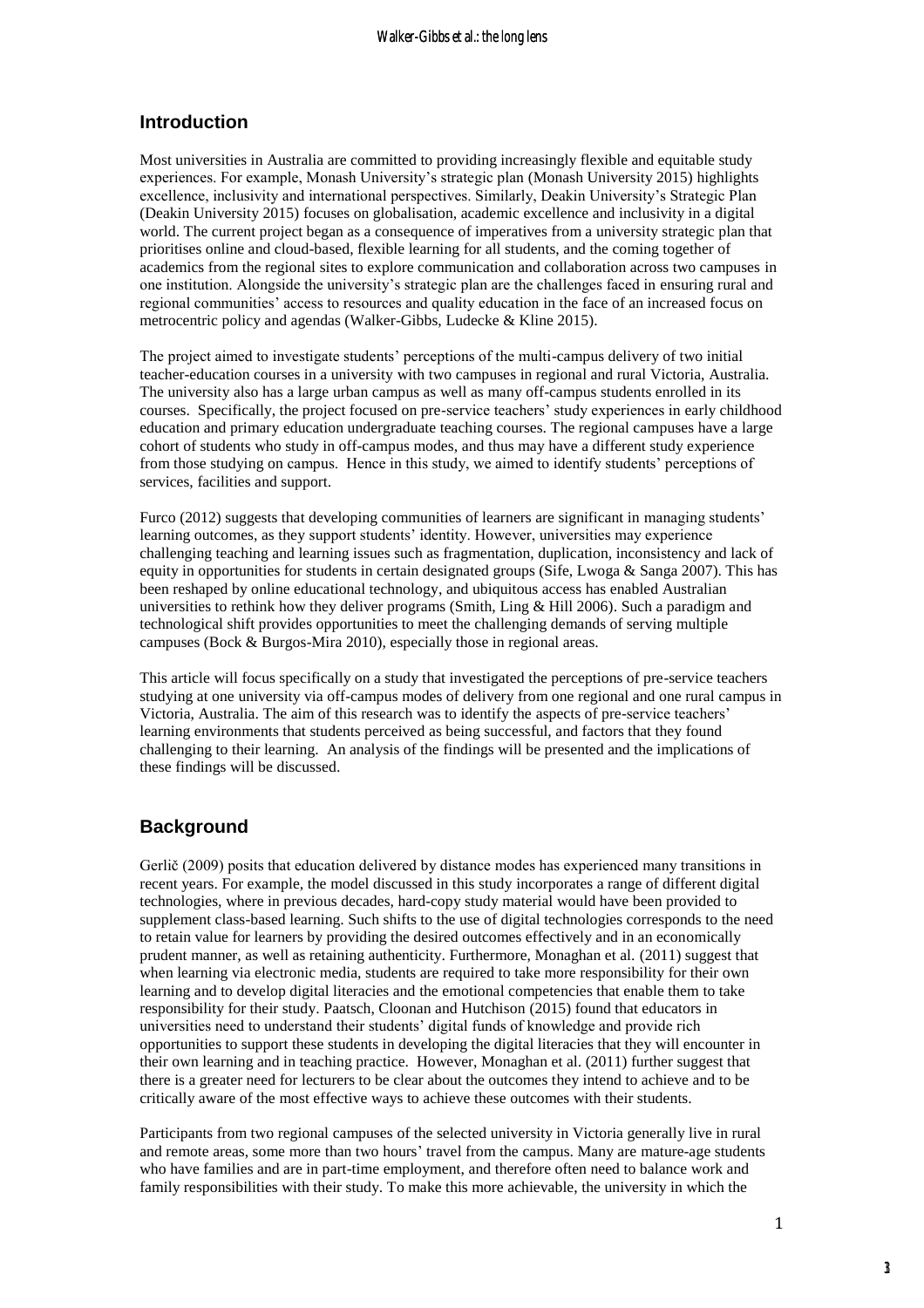researchers are located offers multi-modal delivery and flexible learning opportunities. For example, the early-childhood education course incorporates face-to-face teaching in intensive classes that are held once a month with interactive video conferencing and cloud-based learning (which is similar to online learning, but includes multimedia resources and other opportunities to engage students with materials online). The monthly intensive classes encourage students to engage with learning materials independently and online for the majority of their study. In contrast, students enrolled in the urban campuses attend weekly face-to-face lectures and tutorials, and engage with on-line materials and discussions.

We wished to consider four main factors in this study: (1) the specific perspectives of students living in remote and rural areas; (2) the relationships with academic and support staff; (3) the accessibility of academic and support staff; and (4) the relevance of material effectiveness of teaching methods. Chanock, Horton and Stephenson (2012) state that many students come unprepared for the demands of academic study, and experience difficulties with managing their time, accessing resources and developing academic-literacy skills. Although students are supported in developing many of these skills throughout their attendance at university, we were particularly interested in the specific or additional challenges faced by those students living in rural and regional areas in a multi-campus university. Winchester and Sterk (2006) argue that universities may experience challenging teaching and learning issues such as fragmentation, duplication, inconsistency and lack of equitable opportunities for students across the various sites. As Semke and Sheridan (2012) suggest, in a multicampus educational setting, the larger sites tend to dominate decision- and policy-making, often not giving consideration to the smaller campuses. This is similar to usual trends in rural areas, where the knowledge is more likely to be produced in urban settings (see Walker-Gibbs, Ludecke & Kline 2015), and therefore students are less likely to consider challenges and opportunities afforded in these contexts. Thus, it is important to understand the opportunities and challenges for different cohorts of students' experience to provide a high-quality learning experience and environment for *all* students.

#### **Methodology**

This research project collected both demographic and qualitative data in the form of an anonymous online survey. As Denzin and Lincoln (2005) point out, methodologies that are described as qualitative essentially involve people as individuals. Such methodologies sit comfortably with the complexities of human concepts and contexts, with the involvement of the researcher shaping research processes and findings. Denzin and Lincoln (2005) define qualitative research as "a situated activity that locates the observer in the world. It consists of a set of interpretive material practices that make the world visible. These practices transform the world…making sense of meanings people bring" (p.6).

Participants for this research, involved students enrolled in either an early childhood education undergraduate course or a primary education undergraduate course at one of the two regional/rural campuses of the selected university. Both courses are four-year, full-time Bachelor of Education courses. A total of 227 complete surveys were manually collected from 73 early childhood education pre-service teachers and 154 education primary pre-service teachers. Table 1 shows the participants' demographic details, including gender, age and the course in which they were enrolled at the time of data collection. Results show that there were more females enrolled in both courses, with only 3% of those enrolled in the early childhood education course being male. The majority of participants (71%) enrolled in the Bachelor of Education (primary) course were aged between 20-29 years and were enrolled full-time. Participants enrolled in the Bachelor of Early Childhood Education course were evenly spread across the three age groups of 20-29 years, 30-39 years and  $\geq$  40 years, with almost onethird (32%) enrolled part-time.

|             |             | <b>Bachelor of Education Early</b> | <b>Bachelor of Education</b> |
|-------------|-------------|------------------------------------|------------------------------|
|             |             | Childhood $(n=73)$                 | $(Primary) (n=154)$          |
| Gender      | Female      | 97%                                | 77%                          |
|             | Male        | 3%                                 | 23%                          |
| Age (Years) | ${}_{< 19}$ | 0%                                 | 10%                          |
|             | $20-29$     | 37%                                | 71%                          |
|             | 30-39       | 31%                                | 10%                          |
|             | >40         | 32%                                | 9%                           |

|  |  | <b>Table 1.</b> Demographic details of the participants $(N=227)$ |  |  |
|--|--|-------------------------------------------------------------------|--|--|
|--|--|-------------------------------------------------------------------|--|--|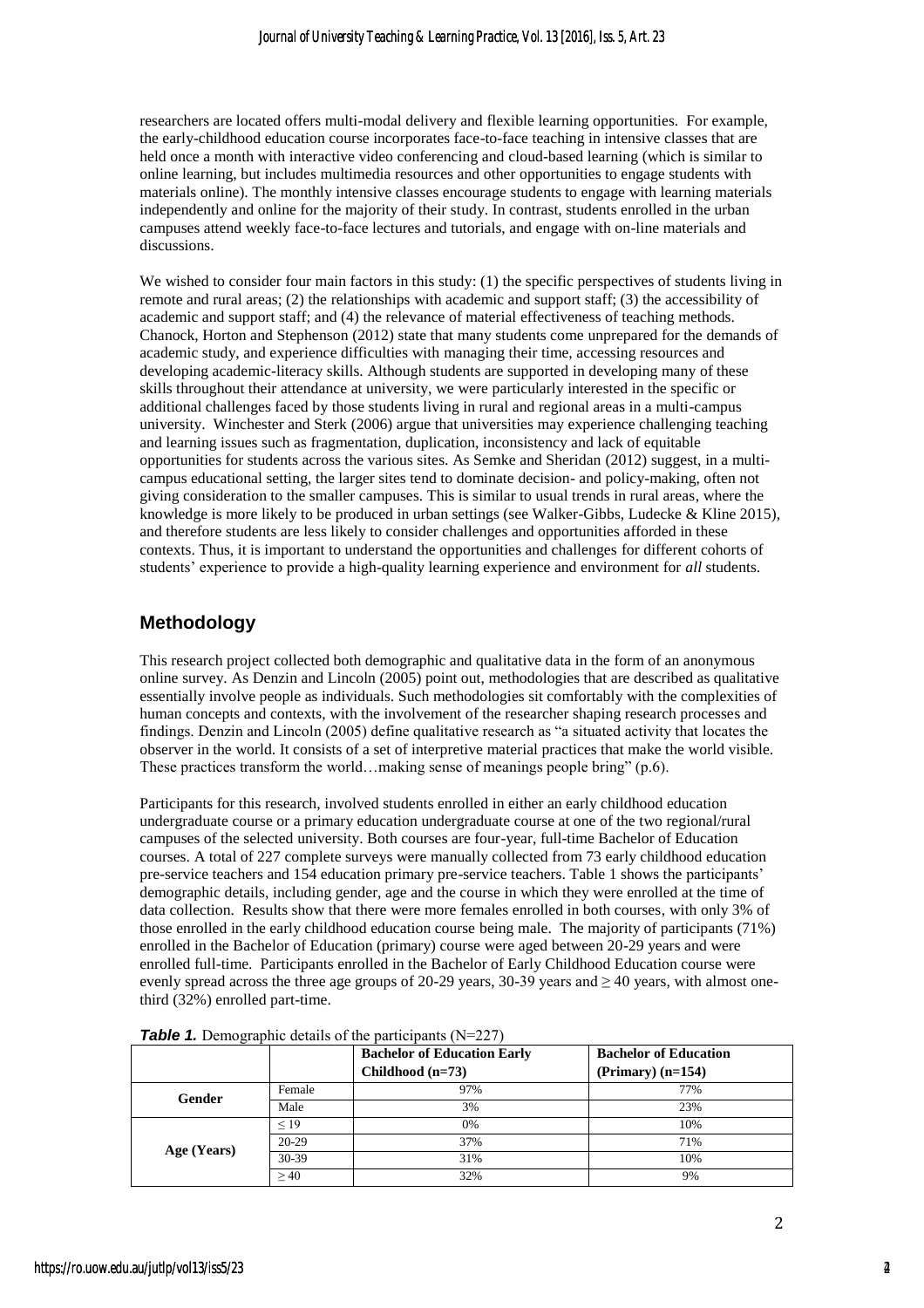| <b>Enrolment status</b> | $\rightarrow$<br>$\blacksquare$<br>- ∺սш-ւ.<br>-tıme | 58% | 97% |
|-------------------------|------------------------------------------------------|-----|-----|
|                         | $\sim$<br>Part-tıme                                  | 32% | 3%  |

Participation was voluntary, and data were gathered by inviting participation at the end of an oncampus class during the final two classes of the trimester (weeks 10 and 11). A research assistant who was unknown to the students explained the study and distributed the Plain Language Statements and surveys. This removed any feelings of pressure to participate or coercion from the academics in the research team, some of whom would be known to the students. Consent was deemed by voluntary participation. Students returned completed anonymous surveys in a box collected by the research assistant at the end of the class.

The survey invited the participants to respond to five open-ended questions related to cloud-based learning, content delivery and overall communication:

- 1. What challenges are you experiencing in the following aspects of your teacher education course: cloud-based learning, content delivery, communication?
- 2. What have been the most helpful sources of support for your study?
- 3. What have been the least helpful aspects of your study?
- 4. What have been the most innovative aspects of your course?
- 5. List any suggested recommendations for change to the teaching and learning arrangements at this university in your current teacher-education degree.

Analysis of the data involved descriptive analyses of the survey responses. Thematic analysis (i.e., an identification of common themes) occurred across the five open-ended questions of the survey. The information gathered from this project is being used as a pilot for ongoing development of future collaboration, communication and connectedness across the two campuses.

#### **Findings**

This section discusses each of the questions posed to students separately. The following section discusses the implications of the data.

1. What challenges are you experiencing in the following aspects of your teacher education course: cloud-based learning, content delivery, communication?

Students reported that they loved the flexibility of cloud-based learning as it enabled them to be more flexible with their studies and fit their learning around other commitments, such as family. There was a positive sense of being able to go back and access materials in order to review and re-engage with the work at a later date.

However, some students felt that cloud-based learning was isolating and difficult to adjust to without face-to-face support. Technology issues such as finding support and slow/limited Internet speed challenged the way the students were able to engage with the materials online. Confusion with how and where to locate specific material and delays in lecturers' response to questions were highlighted as difficulties.

Internet speed particularly affected rural students, who frequently referred to the Internet "crashing". These comments were often made in conjunction with material being difficult and slow to download. This is consistent with the findings of Taghikhani and Babalhavaeji (2015), whose participants referred to slow Internet and Internet costs as challenges in online study. Moreover, similar to Kirkwood (2014), Taghikhani and Babalhavaeji (2015) reported that non-user-friendliness of sites also made study difficult. However, Taghikhani and Babalhavaeji (2015) found that flexibility of study and being able to work from home were considered significant factors in making study possible.

Students focused on the technology in terms of feeling frustrated that some material could only be downloaded onto an iPad, and that some material could be hard to interpret when learning online. Interestingly, not only the "how" of the technology was challenging but, just as importantly, the way that students were able to understand and comprehend the content online also presented challenges, which were linked to the *differences in the nature and presentation of material and large quantities of material to read and digest in a short time.*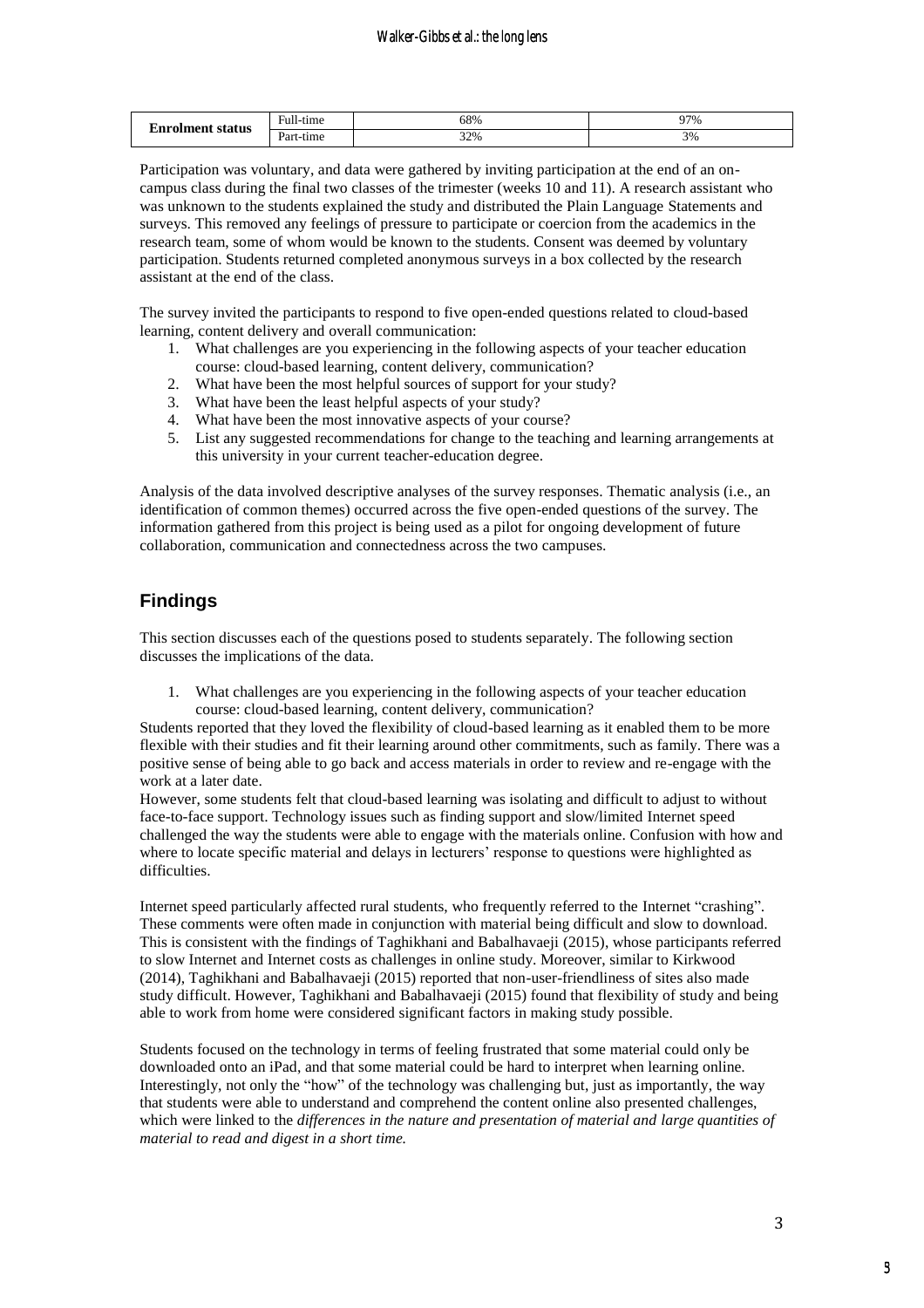Although students' responses were divided between wanting more and less class-based learning, this is partly explained by the findings of Kirkwood (2014), which determined that content needs to be delivered in ways that serve the value of the learning material rather than as determined by the technology.

#### *Communication:*

Responses related to challenges with communication were also a common theme that emerged from the data. This is consistent with the findings of Gok (2015, p.85) that "face-to-face personal interaction between students and instructor might be limited in online courses". As Gerlič (2009) asserts, communicating with students can be complicated by the transfer from more direct forms of teaching (face to face) and multi-modal learning, where students are able to access information from a variety of sources with greater flexibility. This could be because, as Carville and Mitchell (2000) found, lecturers also need to learn how to use new technologies and apply them effectively in their teaching. Significantly, students mentioned that as unit chairs (i.e., academics responsible for the administration and development of the unit) are often located on the other campuses, sometimes there is a delay in getting answers to questions.

2. What have been the most helpful sources of support for your study?

Helpful lecturers, a supportive learning environment and flexibility in study options were the most common responses to this question. Similar to the themes occurring in the previous question, responses to this question showed that students were reflecting on the fact that the online technology and flexible learning options made it possible to study with work and family commitments.

Face-to-face classes and the ability to ask questions that they provided were seen as strengths, but there was a recognition that the flexible ways of delivery could work alongside other supports such as the "*library service that delivers material to our homes", "learning academic literacy skills"* and *"seeing excellent teaching examples*".

Students' comments show the value of a university approach that is designed to support both on- and off-campus learning. These findings echo those of Wingate (2012), who highlighted the value of students learning how to use technologies effectively and to apply the necessary skills for successful study. This also indicates that learning how to study and apply academic writing and research skills need to be taught in ways that fit within the lives of students in contemporary society (Wingate 2012). Overall, there was a sense that the combination of cloud learning and intensives, alongside "*having information at my fingertips on the cloud",* when combined with ease of access to resources, enabled the students to be engaged in their learning.

3. What have been the least helpful aspects of your studies?

Many students reported the slow Internet and challenges of accessing online materials as being the greatest impediments to their studies. Comments included:

- *Readings can be hard to download.*
- *It can feel isolating when the Internet is not working well.*
- *Horrible lecture times. Too early!*
- *Reading online material can be horrible.*

Other students commented that having lectures based at different campuses made their study feel more remote:

- *With lecturers or unit chairs not being on campus, getting answers means having to rely on cloud or email answers.*
- *Different people taking tutorials can sometimes mean difficulties in getting clear information.*

Students' responses suggest that because many senior academic staff were situated at the larger campuses, communication seemed to feel more remote and less accessible. These findings suggest that those academics holding the greatest ability to answer questions for the students were not generally available on the smaller, regional campuses. Furthermore, distance from regional and rural campuses could mean that sessional staff taught on these campuses because permanent academic staff who lived nearer the larger urban campus wished to avoid travel costs.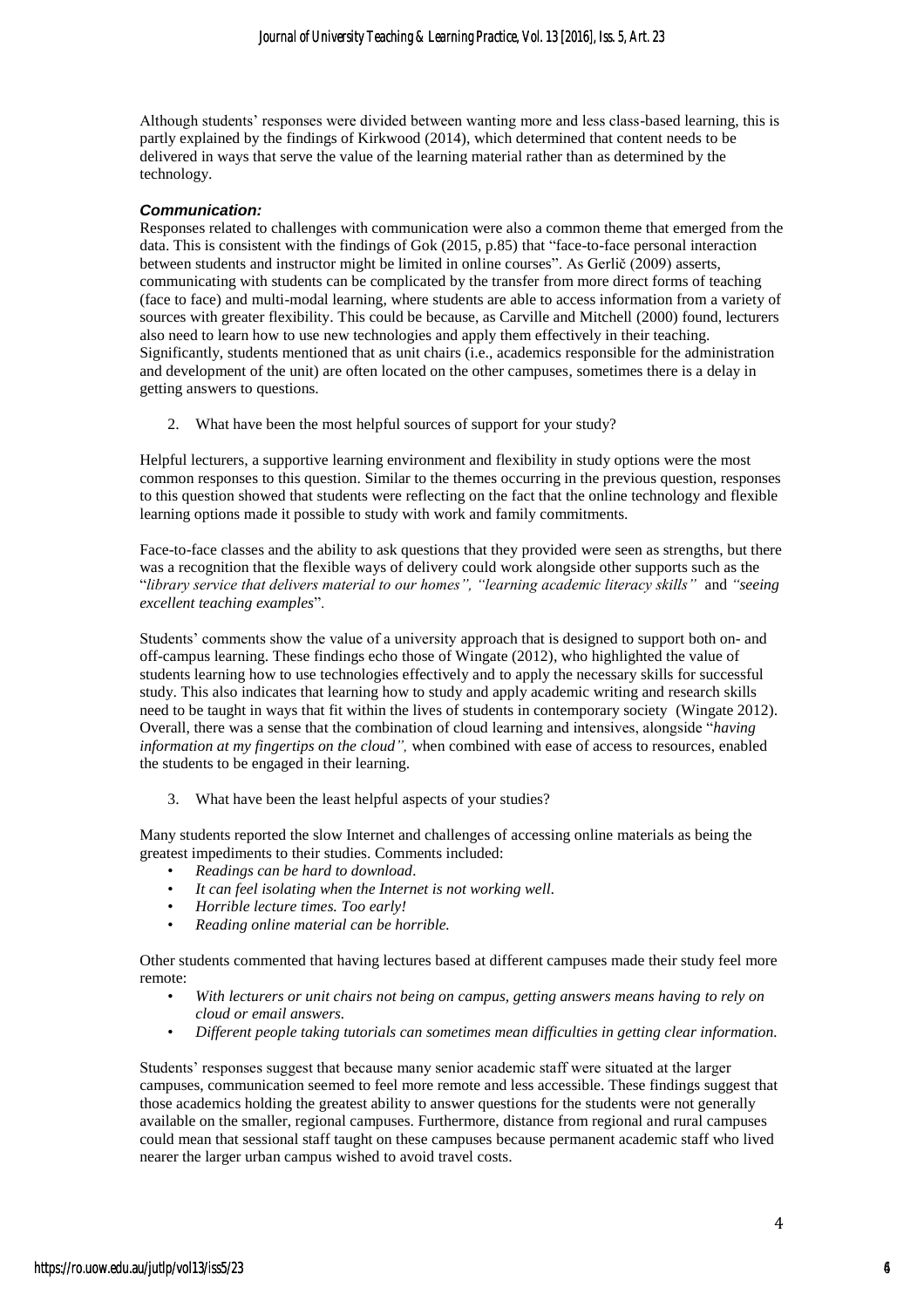#### Walker-Gibbs et al.: the long lens

4. What have been the most innovative aspects of your course? Although there were many negative comments about information and communications technologies, this also drew the greatest number of responses in relation to innovation. Comments included:

- *Using Smart Boards and iPads.*
- *Learning to use ePortfolio.*
- *Putting technologies into practice.*
- *Resources on [the cloud] and being able to look back on lectures.*
- *Learning to use digital presentation resources.*
- *Electronic resources in the library.*

The digital focus of these comments suggests an increasing recognition that access to technological skills and tools aids both personal study and professional teaching. Sharkova (2014) suggests that when using digital resources, students have a greater sense of agency in their studies. She also points out that the attractive nature of many digital resources makes them exciting to use in the classroom. The responses to this survey question also support the findings from a recent study that investigated preservice teachers' understandings of the capabilities afforded by technology-based tools as vehicles to explore and enrich 21st-century literacy learning in ways that provide the students with agency (Paatsch, Cloonan & Hutchison 2015). Findings from both studies highlight the importance for educators in higher education to support pre-service teachers' use of these technologies in ways that promote student learning and foster creativity and innovation.

5. List any suggested recommendations for change to the teaching and learning arrangements at this university in your current teacher-education degree.

Feedback about recommended changes was mainly divided between increased face-to-face classes and fewer classes. Some appeared to prefer online study, while others found it limiting. Interestingly, although the model of learning was a more blended approach of online, face-to-face and intensive, the responses were given in terms of an either/or binary; face-to-face teaching was characterised as either good or difficult and vice versa for online/cloud. Face-to-face was seen to be "better", allowing the learner to stay within their comfort zone of preferred learning, but online was seen as minimising travel time, allowing opportunities for reflection on materials presented in a face-to-face context and learning at one's own pace. Overwhelmingly, students' relative discomfort with learning online and difficulty in accessing resources were seen as definite disadvantages:

- *Can be hard for students who don't learn well from online courses. Depends on how each student learns.*
- *Online access makes it difficult at times.*
- *Online has some limits when questions are needed to be asked.*

The responses indicated contradictory thinking about the course. However, as Lucas (2014) states, the introduction of new technologies in university education challenges the status quo about how learning occurs. He points out that blended-learning models, where class time is reduced and independent learning increased, increases flexibility for students, but also gives them greater responsibility for their own learning. Hence, as Sharkova (2014) found, cloud-based learning challenges the way learning and teaching are understood, and learners need to be given greater autonomy in making learning choices so that the level of engagement is consistent with the mode of learning and relevant to the learner.

#### **Discussion**

As pointed out by Channock et al. (2012), multi-modal delivery does require students to be prepared to spend a high proportion of their study time working on their own. In contemporary academic settings, this will typically include expectations of engaging with digital technologies. However, more than the technical knowledge of using the hardware and software involved, it is also necessary for students to have the emotional competencies such as self-efficacy (Bandura 1997) and intra-personal intelligence (Gardner 1993) to take responsibility for their own work ethic. Gupta (2006) refers to the importance of self-understanding as a characteristic of teacher effectiveness.

Similar to the findings of Gok (2015), students in the current study were strongly focused on the challenges of technology and Internet speed, and how these impeded their study. Sharkova (2014)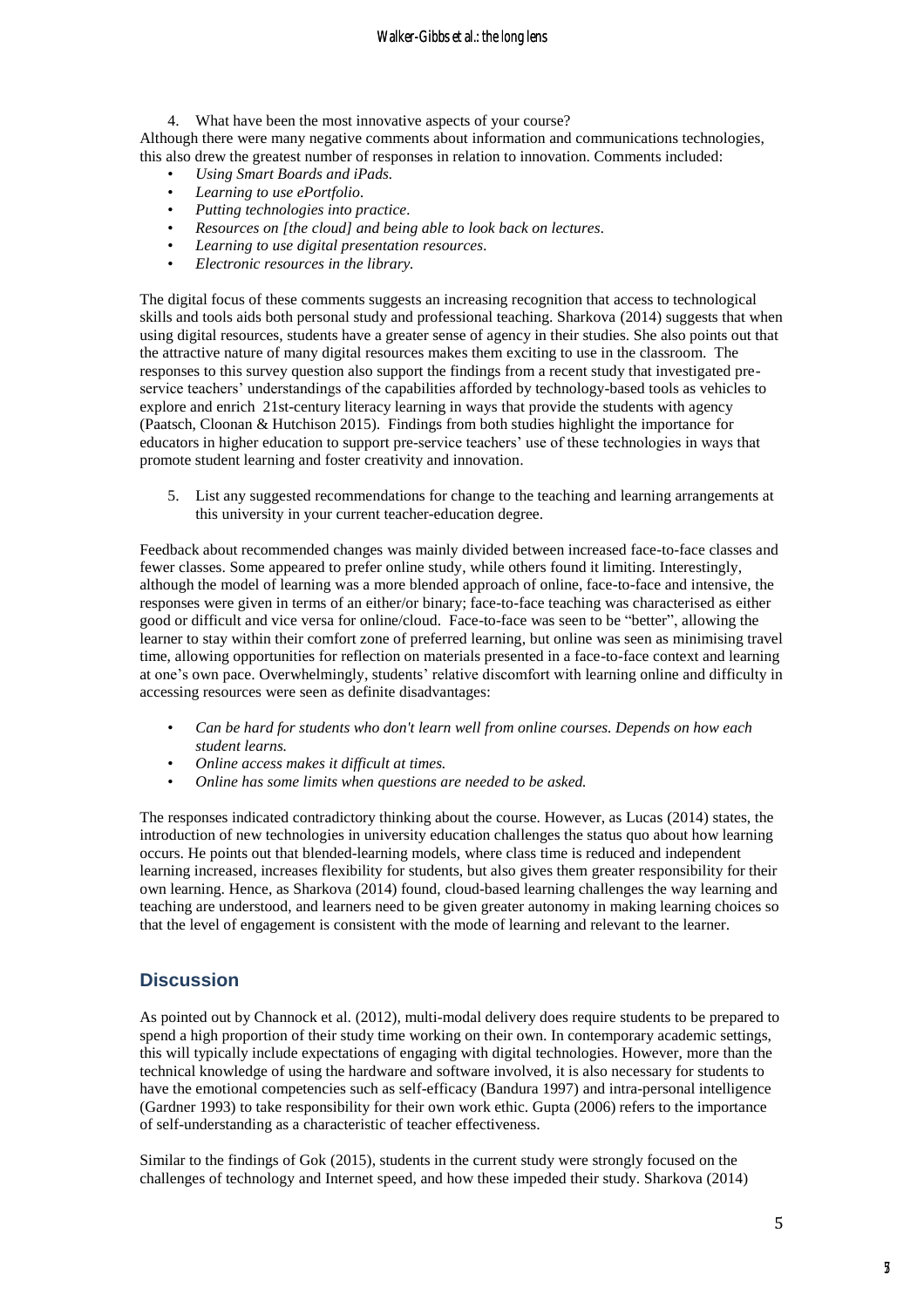referred to concerns of this nature when she pointed out that the introduction of new and advanced technologies in higher education does not, in itself, improve teaching and learning. However, when combined with the respondents' comments about face-to-face classes, travel and communication with lecturers, their comments about modes of learning and content appeared largely underscored by the frustrations of managing study within already busy lives. No feedback was given on what they were learning, with the focus predominantly being on how the content was delivered and the implications of that delivery method (both positive and negative), rather than the content itself. This, along with the participants' responses, suggests that material and study modes need to be adapted to how they will be used. Kirkwood (2014) suggests that delivering higher education by modes that depend on technology may still be an area of development for university faculties. Moreover, academics providing learning materials and delivering face-to-face classes may need to adapt their approach to accommodate different learning contexts.

The students' feedback about mixed-mode learning suggests that flexibility is a key to enabling successful study in contemporary teacher education, and that there is a strong need for faculties to focus on it. It is equally likely that learners confronted by advanced technologies might have expectations based on previous learning experiences in which less learner responsibility was expected (Lucas 2014). As Gourlay (2009) explains, a student's first year at university can be daunting, and can cause some students to feel exposed and vulnerable if they perceive themselves to be lacking the skills to complete, or even understand, tasks. Wingate (2012) takes this point further when she discusses the power relationships that can exist through the emphasis on academic literacy skills, referring to "academic socialisation" (p.28), which seems to suggest the importance for students to have the knowledge and skills of academic literacy in order to belong. Devlin (2011) also notes that universities operate from discourses, assumptions, values and expectations that may be difficult for some first-time students to comprehend.

The implications of multi-modal delivery of higher-education courses, combined with students' being based at smaller, regional campuses, are a potential reduction in the immediacy of communication, guidance and support. The students in this study appeared to expect that their concerns or questions would be promptly addressed. When such expectations are not realised, the sense of dislocation can be intensified. Malinovski, Vasileva-Stojanovska, Jovevski, Vasileva and Trajkovik (2015) found that many distance learners have limited financial resources, energy and time for study. Hence, they need to be able to use the time they do have to devote to learning effectively and efficiently.

Gok (2015) suggests that preparing students with learning strategies relevant to their context is essential to ensure that they understand the concepts of their courses. However, Gok also points out that the structures of university faculties might need to be reframed, including expanding their hours of availability, scheduling classes at different times and modifying how they provide academic support so that it is accessible to students who are studying and working along with family responsibilities. This is consistent with the perspectives of the student-participants in this study, who largely fit within this demographic.

#### **Conclusion**

Information and communications technologies have increased the opportunities for those living in regional and rural areas. For many it has made study a possibility that hitherto would not have existed. However, for students in smaller, regional university campuses, communication with support and guidance from lecturers and other services can remain challenging.

Overall, the biggest challenge for students was found to be the speed and efficiency of Internet services, combined with the accessibility of learning materials on cloud sites. Although students were, in the main, happy with their courses of study and with the opportunities that their regional campuses provided for them, it was clear that specific aspects of the facilities and services needed to be more in tune with the issues and challenges pre-service teachers face in contemporary regional and rural communities. With increasingly metrocentric policies that see a greater focus on metropolitan campuses as a consequence of "caps off" funding models that prioritise short-term quantifiable outcomes (Lynch, Walker-Gibbs & Herbert 2015) for access and aspiration, findings such as these are significant. To improve equity for regional and rural students, faculties need to rethink some areas of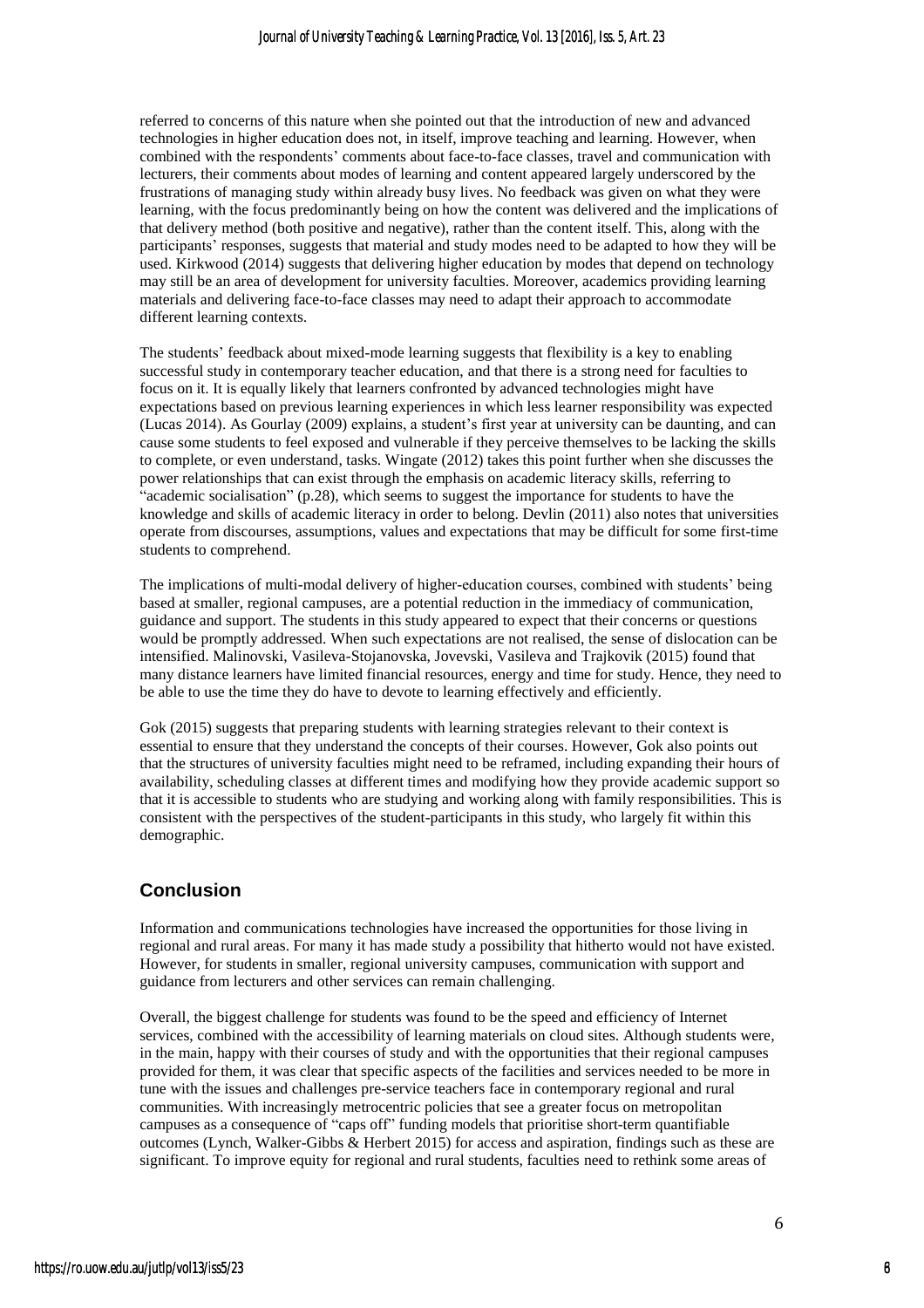service provision including lectures and support services, and to pay greater attention to how cloud learning is presented.

#### **References**

*Bandura, A 1997. Self efficacy: The exercise of control. W.H.Freeman, New York.*

- *Bock, J J & Burgos-Mira, R R 2010. Navigating to the Future: Understanding Common Tasks in a Multi-Campus Environment in the Dramatically Changing Acquisition World. Journal Of Electronic Resources Librarianship, 22(3), pp. 113-123.*
- *Carville, S & Mitchell, D 2000. "It's a bit like Star Trek": The effectiveness of video conferencing. Innovations in Education & Training International, 37(1), pp. 42-49.*
- *Chanock, K, Horton, C & Stephenson, B 2012. Collaborating to embed academic literacies and personal support in first year discipline subjects. Journal of University Teaching & Learning Practice, 9(3), pp. 1-16.*

*Deakin University 2015. Live the Future: Agenda 2020. Melbourne.*

- *Denzin, N K & Lincoln, Y S (eds.) 2005. Handbook of qualitative research. Sage,Thousand Oaks, CA.*
- *Devlin, M 2011. Bridging socio-cultural incongruity: conceptualising the success of students from low socio-economic status backgrounds in Australian higher education. Studies in Higher Education, 38(6), pp. 939-949.*
- *Furco, A E 2012. Using Learning Communities to Build Faculty Support for Pedagogical Innovation: A Multi-Campus Study. Journal Of Higher Education, 83(1), pp.128-153.*
- *Gardner, H 1993. Multiple intelligences: the theory in practice. Basic Books, New York.*
- *Gerlič, I 2009. Didactics and Communications criterion of distance educattion. Problems of Education in the 21st Century, 14, pp. 56-64.*
- *Gupta, A 2006. Early experiences and personal funds of knowledge and beliefs of immigrant and minority teacher candidates dialog with theories of child development in a teacher education classroom. Journal of Early Childhood Teacher Educations, 27(1), pp. 3-18.*
- *Gok, T 2015. The evaluations of the college students' perceptions on distance education from the point of the technical and educational factors. Turkish Online Journal of Distance Education, 16(2), pp. 84-93.*
- *Gourlay, L 2009. Threshold practices: becoming a student through academic literacies. London Review of Education, 7(2), pp. 181-192.*
- *Johnson, G 2015. On-Campus and Fully-Online University Students: Comparing Demographics, Digital Technology Use and Learning Characteristics. Journal of University Teaching & Learning Practice, 12(1), pp. 1-13.*
- *Kirkwood, A 2014. Teaching and learning with technology in higher education: blended and distance education needs "joined-up thinking" rather than technological determinism. Open Learning, 29(3), pp. 206-221.*
- *Lucas, H 2014. Disrupting and Transforming the University. Communications of the ACM, 57(10), pp. 32-35.*
- *Lynch, J, Walker-Gibbs, B & Herbert, S 2015. Moving beyond a "bums-on-seats" analysis of progress towards widening participation: Reflections on the context, design and evaluation of an*